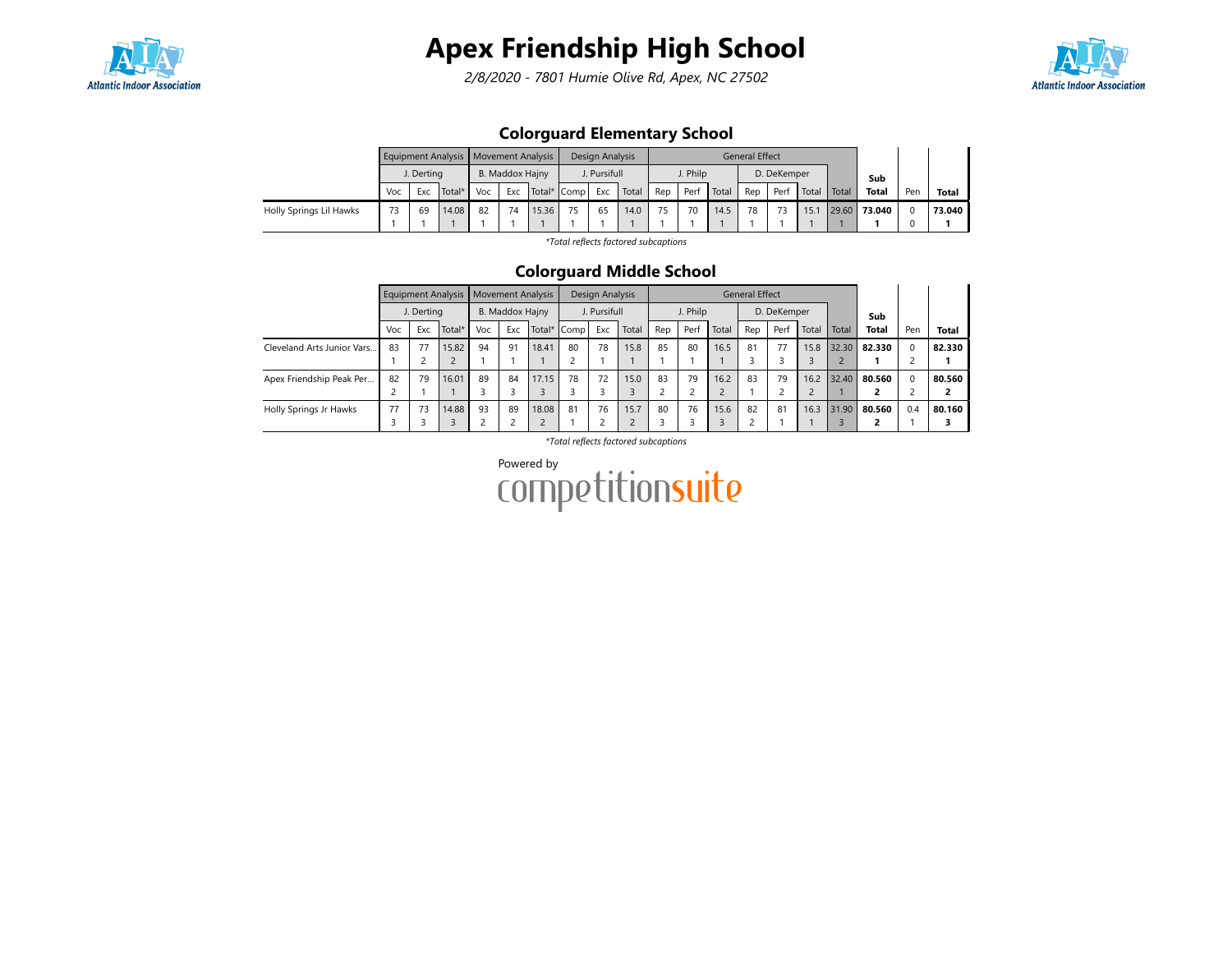

2/8/2020 - 7801 Humie Olive Rd, Apex, NC 27502



### Colorguard Scholastic Regional A2

|                          |     | <b>Equipment Analysis</b> |                |                | <b>Movement Analysis</b> |                          |                | Design Analysis |                |                |          |                | <b>General Effect</b> |                |                |                |        |                |        |
|--------------------------|-----|---------------------------|----------------|----------------|--------------------------|--------------------------|----------------|-----------------|----------------|----------------|----------|----------------|-----------------------|----------------|----------------|----------------|--------|----------------|--------|
|                          |     | J. Derting                |                |                | <b>B. Maddox Hajny</b>   |                          |                | J. Pursifull    |                |                | J. Philp |                |                       | D. DeKemper    |                |                | Sub    |                |        |
|                          | Voc | Exc                       | Total*         | Voc            | Exc                      | Total*                   | Comp           | Exc             | Total          | Rep            | Perf     | Total          | Rep                   | Perf           | Total          | Total          | Total  | Pen            | Total  |
| Clinton High School      | 68  | 71                        | 13.99          | 73             | 70                       | 14.21                    | 63             | 59              | 12.2           | 68             | 65       | 13.3           | 64                    | 60             | 12.4           | 25.70          | 66.100 | 0.3            | 65.800 |
|                          | 2   |                           |                | 2              |                          |                          | $\overline{c}$ |                 |                |                |          |                |                       |                |                |                |        | ς              |        |
| Northwood HS Wintergu    | 61  | 55                        | 11.42          | 75             | 62                       | 13.31                    | 57             | 51              | 10.8           | 65             | 59       | 12.4           | 60                    | 56             | 11.6           | 24.00          | 59.530 | $\Omega$       | 59.530 |
|                          | 3   | 3                         | 3              |                | 3                        | $\overline{2}$           | 4              | 4               | $\overline{4}$ | $\overline{2}$ | 2        | $\overline{c}$ | ς                     | $\overline{2}$ | $\overline{2}$ | $\overline{2}$ | 3      | 4              | 2      |
| Scotland Varsity         | 69  | 62                        | 12.89          | 67             | 60                       | 12.49                    | 64             | 56              | 12.0           | 63             | 58       | 12.1           | 56                    | 51             | 10.7           | 22.80          | 60.180 |                | 59.180 |
|                          |     | $\overline{c}$            | $\overline{2}$ | 4              | 4                        | $\boldsymbol{\varDelta}$ |                | 2               | $\overline{2}$ | 3              | 3        | 3              | 5                     | 5              | 5              | $\overline{3}$ | 2      | $\overline{c}$ | з      |
| Swansboro High School    | 57  | 53                        | 10.88          | 69             | 65                       | 13.28                    | 58             | 52              | 11.0           | 59             | 56       | 11.5           | 58                    | 55             | 11.3           | 22.80          | 57.960 | $\Omega$       | 57.960 |
|                          | 4   | 4                         | 4              | 3              | 2                        | $\overline{3}$           | 3              | 3               | 3              | 4              | 4        | $\overline{4}$ | 4                     | 3              | 4              | $\overline{3}$ | 4      | 4              | 4      |
| Dixon Combined Schools   | 55  | 49                        | 10.22          | 63             | 52                       | 11.17                    | 56             | 48              | 10.4           | 52             | 48       | 10.0           | 61                    | 53             | 11.4           | 21.40          | 53.190 | $\Omega$       | 53.190 |
|                          | 5.  | 5                         | 5              | 5              | 5                        | 5                        | 5.             | 6               | 5              | 6              | 6        | 6              | $\overline{c}$        | 4              | 3              | 5              | 5      | 4              | 5      |
| Pamlico County HS Guard  | 50  | 48                        | 9.74           | 56             | 50                       | 10.42                    | 42             | 44              | 8.6            | 56             | 53       | 10.9           | 39                    | 35             | 7.4            | 18.30          | 47.060 | $\Omega$       | 47.060 |
|                          | 6   | 6                         | 6              | 6              | 6                        | 6                        |                |                 | $\overline{7}$ | 5              | 5        | 5              | 8                     |                | 8              | 6              | 6      | 4              | 6      |
| Farmville Central Winter | 48  | 40                        | 8.56           | 48             | 39                       | 8.43                     | 39             | 39              | 7.8            | 42             | 38       | 8.0            | 42                    | 34             | 7.6            | 15.60          | 40.390 | $\Omega$       | 40.390 |
|                          |     |                           | $\overline{7}$ | $\overline{7}$ | 7                        | 7                        | 8              | 8               | 8              | 8              | 8        | 8              | 7                     | 8              | $\overline{7}$ | 8              | 8      | 4              | 7      |
| Franklin County High Sch | 45  | 39                        | 8.22           | 42             | 37                       | 7.75                     | 47             | 50              | 9.7            | 45             | 45       | 9.0            | 47                    | 40             | 8.7            | 17.70          | 43.370 | 6.1            | 37.270 |
|                          | 8   | 8                         | 8              | 8              | 8                        | 8                        | 6              | 5               | 6              | $\overline{7}$ |          |                | 6                     | 6              | 6              | $\overline{7}$ | 7      |                | 8      |

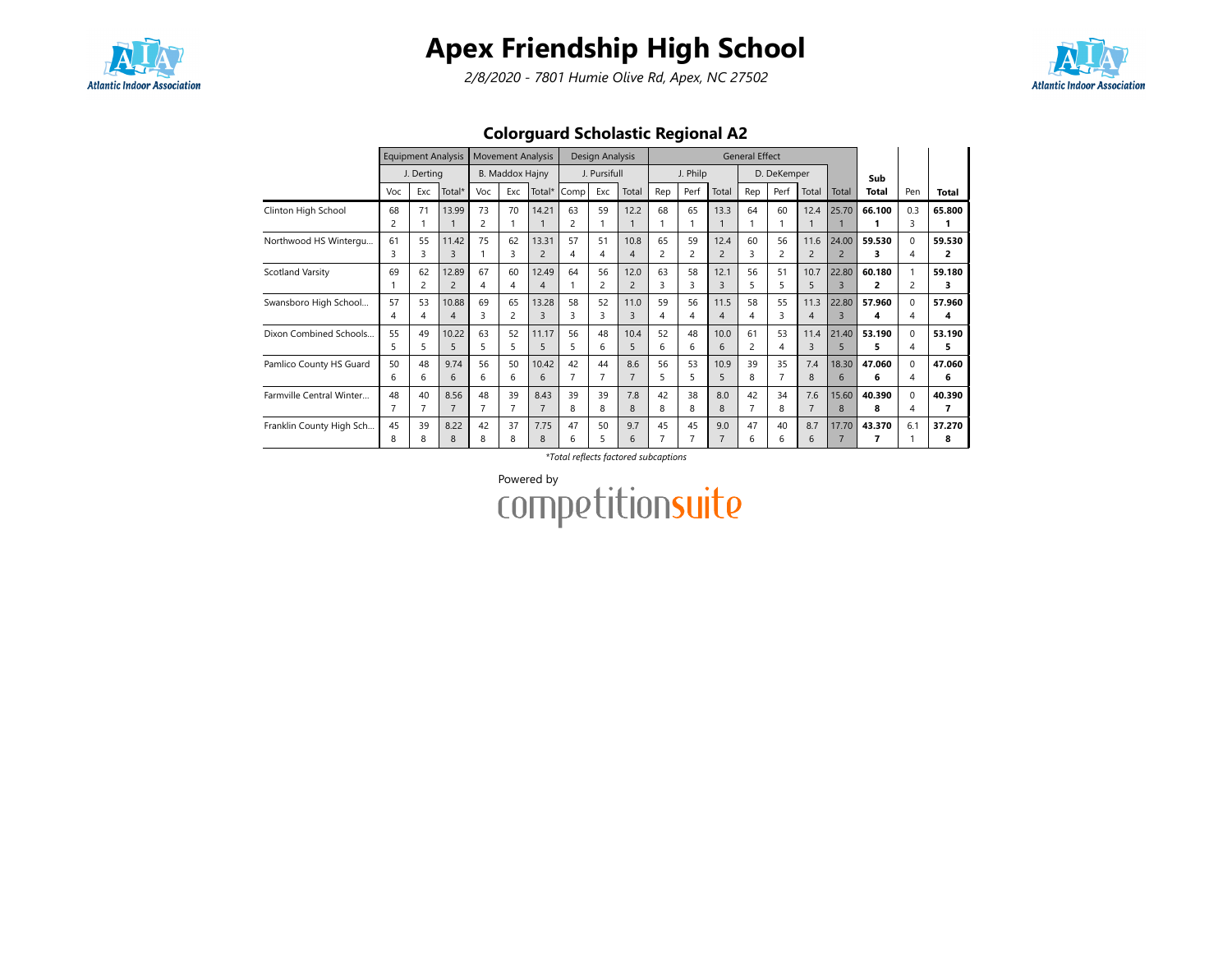

2/8/2020 - 7801 Humie Olive Rd, Apex, NC 27502



### Colorguard Scholastic Regional A1

|                           |         | <b>Equipment Analysis</b> |                         |                      | <b>Movement Analysis</b> |                                   |         | Design Analysis |                        |                      |          |                        | <b>General Effect</b> |             |                        |                         |              |                                     |             |
|---------------------------|---------|---------------------------|-------------------------|----------------------|--------------------------|-----------------------------------|---------|-----------------|------------------------|----------------------|----------|------------------------|-----------------------|-------------|------------------------|-------------------------|--------------|-------------------------------------|-------------|
|                           |         | J. Derting                |                         |                      | <b>B. Maddox Hajny</b>   |                                   |         | J. Pursifull    |                        |                      | J. Philp |                        |                       | D. DeKemper |                        |                         | Sub          |                                     |             |
|                           | Voc     | Exc                       | Total*                  | Voc                  | Exc                      | Total*                            | Comp    | Exc             | Total                  | Rep                  | Perf     | Total                  | Rep                   | Perf        | Total                  | Total                   | <b>Total</b> | Pen                                 | Total       |
| Apex Friendship Blue      | 68<br>3 | 71                        | 13.99                   | 70<br>2              | 66<br>$\overline{c}$     | 13.48<br>$\overline{2}$           | 65<br>4 | 66<br>3         | 13.1<br>4              | 73<br>1              | 72       | 14.5                   | 74<br>2               | 71<br>2     | 14.5<br>$\overline{c}$ | 29.00                   | 69.570       | $\Omega$<br>$\overline{4}$          | 69.570<br>1 |
| EC Glass HS Winterquard   | 71      | 67<br>2                   | 13.68<br>$\overline{2}$ | 69<br>3              | 64<br>$\overline{4}$     | 13.15<br>$\overline{\mathcal{A}}$ | 75      | 73<br>2         | 14.8                   | 65<br>3              | 61<br>3  | 12.6<br>3              | 76                    | 73          | 14.9                   | 27.50<br>$\overline{2}$ | 69.130<br>2  | $\Omega$<br>4                       | 69.130<br>2 |
| Cleveland Arts Varsity Mi | 64<br>4 | 60<br>4                   | 12.28<br>$\overline{4}$ | 71                   | 67<br>1                  | 13.68                             | 72<br>2 | 75              | 14.7<br>$\overline{2}$ | 67<br>$\overline{c}$ | 63<br>2  | 13.0<br>$\overline{c}$ | 72<br>ς               | 68<br>₹     | 14.0<br>3              | 27.00<br>$\overline{3}$ | 67.660<br>3  | $\Omega$<br>4                       | 67.660<br>з |
| Sanderson HS Winter Gu    | 70<br>2 | 66<br>3                   | 13.48<br>$\overline{3}$ | 60<br>6              | 54<br>6                  | 11.22<br>6                        | 67<br>3 | 65<br>4         | 13.2<br>3              | 65<br>3              | 60<br>4  | 12.5<br>$\overline{4}$ | 66<br>Δ               | 63<br>4     | 12.9<br>$\overline{4}$ | 25.40<br>$\overline{4}$ | 63.300<br>4  | $\Omega$<br>Δ                       | 63.300<br>4 |
| Green Level High School   | 53<br>6 | 49<br>6                   | 10.08<br>6              | 68<br>4              | 65<br>3                  | 13.21<br>$\overline{3}$           | 61<br>6 | 58<br>8         | 11.9<br>$\overline{7}$ | 64<br>5              | 59<br>5  | 12.3<br>5              | 56<br>q               | 53<br>8     | 10.9<br>9              | 23.20<br>5              | 58.390<br>5  | 1.9<br>κ                            | 56.490<br>5 |
| Millbrook High School Wi  | 58<br>5 | 56<br>5                   | 11.34<br>5              | 55<br>$\overline{7}$ | 50<br>$\overline{7}$     | 10.35<br>$\overline{7}$           | 59      | 62<br>5         | 12.1<br>6              | 54<br>9              | 50<br>9  | 10.4<br>$\mathsf{Q}$   | 60<br>6               | 61<br>5     | 12.1<br>5              | 22.50<br>8              | 56.290<br>6  | $\Omega$<br>4                       | 56.290<br>6 |
| Green Hope JV Guard       | 50<br>7 | 44<br>8                   | 9.22<br>8               | 64<br>5              | 60<br>5                  | 12.28<br>5                        | 56<br>9 | 56<br>9         | 11.2<br>9              | 57<br>8              | 53<br>8  | 11.0<br>8              | 58                    | 52<br>9     | 11.0<br>8              | 22.00<br>9              | 54.700<br>7  | $\Omega$<br>$\overline{\mathbf{A}}$ | 54.700<br>7 |
| Chapel Hill HS WG         | 49<br>8 | 47<br>7                   | 9.54<br>$\overline{7}$  | 48<br>8              | 41<br>8                  | 8.69<br>8                         | 64<br>5 | 60<br>7         | 12.4<br>5              | 58<br>$\overline{7}$ | 54       | 11.2<br>$\overline{7}$ | 62<br>5               | 57<br>6     | 11.9<br>6              | 23.10<br>6              | 53.730<br>8  | 4.2<br>$\overline{c}$               | 49.530<br>8 |
| Panther Creek Junior Vars | 39<br>9 | 38<br>q                   | 7.67<br>9               | 37<br>9              | 36<br>9                  | 7.27<br>$\mathsf{Q}$              | 57<br>8 | 61<br>6         | 11.8<br>8              | 61<br>6              | 57<br>6  | 11.8<br>6              | 57<br>8               | 54          | 11.1<br>7              | 22.90<br>7              | 49.640<br>9  | 6.1                                 | 43.540<br>9 |

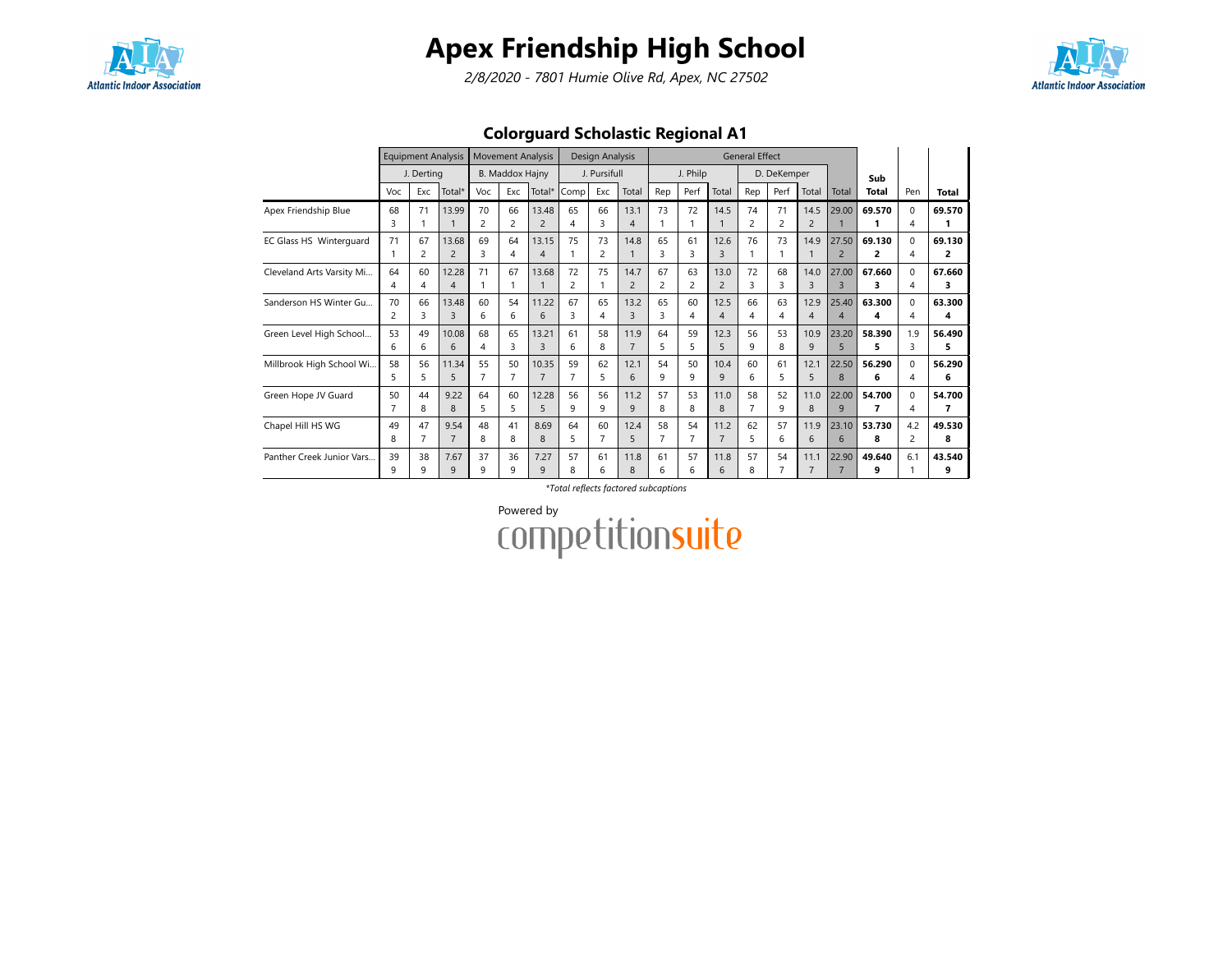

2/8/2020 - 7801 Humie Olive Rd, Apex, NC 27502



### Colorguard Scholastic A3

|                           |          | <b>Equipment Analysis</b> |                       |                | <b>Movement Analysis</b> |                          |                | Design Analysis |                      |                |                      |                                  | <b>General Effect</b> |                |                        |                                   |                |               |              |
|---------------------------|----------|---------------------------|-----------------------|----------------|--------------------------|--------------------------|----------------|-----------------|----------------------|----------------|----------------------|----------------------------------|-----------------------|----------------|------------------------|-----------------------------------|----------------|---------------|--------------|
|                           |          | J. Dertina                |                       |                | <b>B. Maddox Hajny</b>   |                          |                | J. Pursifull    |                      |                | J. Philp             |                                  |                       | D. DeKemper    |                        |                                   | Sub            |               |              |
|                           | Voc      | Exc                       | Total*                | Voc            | Exc                      | Total*                   | Comp           | Exc             | Total                | Rep            | Perf                 | Total                            | Rep                   | Perf           | Total                  | Total                             | Total          | Pen           | Total        |
| Athens Drive HS Winterg   | 65<br>1  | 63                        | 12.74<br>$\mathbf{1}$ | 68<br>1        | 62<br>2                  | 12.82                    | 64             | 60<br>1         | 12.4<br>$\mathbf{1}$ | 67<br>1        | 63<br>$\overline{c}$ | 13.0<br>$\mathbf{1}$             | 63                    | 61             | 12.4<br>1              | 25.40                             | 63.360<br>1    | $\Omega$<br>5 | 63.360<br>1  |
| Heritage Combined Scho    | 64       | 60                        | 12.28                 | 65             | 63                       | 12.74                    | 56             | 53              | 10.9                 | 63             | 61                   | 12.4                             | 62                    | 60             | 12.2                   | 24.60                             | 60.520         | $\Omega$      | 60.520       |
|                           | 2        | $\overline{2}$            | $\overline{2}$        | $\overline{2}$ | 1                        | $\overline{2}$           | 3              | 5               | $\overline{4}$       | $\overline{c}$ | 3                    | $\overline{3}$                   | $\overline{2}$        | $\overline{2}$ | $\overline{2}$         | $\overline{3}$                    | 2              | 5             | 2            |
| George Washington HS      | 59       | 60                        | 11.93                 | 59             | 57                       | 11.54                    | 62             | 58              | 12.0                 | 62             | 65                   | 12.7                             | 61                    | 59             | 12.0                   | 24.70                             | 60.170         | $\Omega$      | 60.170       |
|                           | 5        | $\overline{c}$            | $\overline{4}$        | 5              | $\overline{4}$           | 5                        | $\overline{c}$ | 2               | $\overline{2}$       | 3              | $\mathbf{1}$         | $\overline{2}$                   | 3                     | 3              | 3                      | $\overline{2}$                    | 3              | 5             | 3            |
| Topsail High School Wint  | 60       | 56                        | 11.48                 | 62             | 56                       | 11.62                    | 54             | 54              | 10.8                 | 57             | 53                   | 11.0                             | 56                    | 58             | 11.4                   | 22.40                             | 56.300         | $\Omega$      | 56.300       |
|                           | 4        | 6                         | 5                     | 4              | 5                        | $\boldsymbol{\varDelta}$ | 5              | 4               | 5                    | 6              | 9                    | 8                                | 8                     | 4              | 6                      | $\overline{7}$                    | 5              | 5             | 4            |
| Roanoke Rapids HS Wint    | 55       | 58                        | 11.39                 | 48             | 40                       | 8.56                     | 55             | 57              | 11.2                 | 61             | 58                   | 11.9                             | 57                    | 55             | 11.2                   | 23.10                             | 54.250         | 0.3           | 53.950       |
|                           | 6        | 5.                        | 6                     | 10             | 10                       | 10                       | 4              | 3               | $\overline{3}$       | 4              | 5                    | 5                                | $\overline{7}$        | $\overline{7}$ | $\overline{7}$         | 5                                 | 6              | Δ             | 5            |
| Cary High School JV Guard | 54       | 54                        | 10.8                  | 53             | 50                       | 10.21                    | 48             | 52              | 10.0                 | 55             | 58                   | 11.3                             | 59                    | 57             | 11.6                   | 22.90                             | 53.910         | $\Omega$      | 53.910       |
|                           | 7        | 7                         | $\overline{7}$        | 8              | 8                        | $\overline{7}$           | 8              | 6               | $\overline{7}$       | $\overline{7}$ | 5                    | 6                                | 5                     | 6              | 5                      | 6                                 | $\overline{7}$ | 5             | 6            |
| New Bern HS WG            | 63       | 59                        | 12.08                 | 64             | 59                       | 12.15                    | 53             | 51              | 10.4                 | 55             | 57                   | 11.2                             | 52                    | 53             | 10.5                   | 21.70                             | 56.330         | 2.7           | 53.630       |
|                           | 3        | 4                         | $\overline{3}$        | 3              | 3                        | $\overline{3}$           | 6              | 7               | 6                    | $\overline{7}$ | $\overline{7}$       | $\overline{7}$                   | 9                     | 8              | 9                      | 9                                 | 4              | 2             | 7            |
| Wake Forest HS WG         | 51       | 44                        | 9.29                  | 57             | 52                       | 10.75                    | 49             | 43              | 9.2                  | 54             | 55                   | 10.9                             | 58                    | 52             | 11.0                   | 21.90                             | 51.140         | 1.1           | 50.040       |
|                           | 8        | 10                        | 10                    | 6              | 6                        | 6                        | $\overline{7}$ | 10              | 10                   | 9              | 8                    | $\mathsf{q}$                     | 6                     | 9              | 8                      | 8                                 | 9              | 3             | 8            |
| Middle Creek HS JV        | 50       | 46                        | 9.48                  | 55             | 48                       | 10.09                    | 46             | 50              | 9.6                  | 53             | 48                   | 10.1                             | 48                    | 45             | 9.3                    | 19.40                             | 48.570         | $\Omega$      | 48.570       |
|                           | 9        | 9                         | 9                     | $\overline{7}$ | 9                        | 9                        | 9              | 8               | 8                    | 10             | 10                   | 10                               | 10                    | 10             | 10                     | 10                                | 10             | 5             | 9            |
| Cape Fear JV              | 49<br>10 | 51<br>8                   | 10.06<br>8            | 51<br>q        | 51<br>$\overline{7}$     | 10.2<br>$\mathsf{R}$     | 45<br>10       | 50<br>8         | 9.5<br>$\mathsf{Q}$  | 60<br>5        | 60<br>4              | 12.0<br>$\overline{\mathcal{A}}$ | 60<br>4               | 58<br>4        | 11.8<br>$\overline{4}$ | 23.80<br>$\overline{\mathcal{A}}$ | 53.560<br>8    | 6.1           | 47.460<br>10 |

\*Total reflects factored subcaptions

#### Colorguard Scholastic A2

|                            |         |            | <b>Equipment Analysis</b> |         |                        | <b>Movement Analysis</b> |         | Design Analysis      |                        |                      |          |           | <b>General Effect</b> |             |                        |            |              |                            |              |
|----------------------------|---------|------------|---------------------------|---------|------------------------|--------------------------|---------|----------------------|------------------------|----------------------|----------|-----------|-----------------------|-------------|------------------------|------------|--------------|----------------------------|--------------|
|                            |         | J. Derting |                           |         | <b>B. Maddox Hajny</b> |                          |         | J. Pursifull         |                        |                      | J. Philp |           |                       | D. DeKemper |                        |            | Sub          |                            |              |
|                            | Voc     | Exc        | Total*                    | Voc     | Exc                    | Total*                   | Comp    | Exc                  | Total                  | Rep                  | Perf     | Total     | Rep                   | Perf        | Total                  | Total      | <b>Total</b> | Pen                        | <b>Total</b> |
| <b>Holly Springs Hawks</b> | 69      | 66         | 13.41                     | 67      | 66                     | 13.27                    | 69      | 67                   | 13.6                   | 69                   | 65       | 13.4      | 69                    | 65<br>2     | 13.4<br>$\overline{2}$ | 26.80      | 67.080       | $\Omega$<br>2              | 67.080       |
| West Johnston HS A         | 65<br>3 | 61<br>3    | 12.48<br>3                | 63<br>ς | 62<br>3                | 12.47                    | 63<br>4 | 65<br>3              | 12.8<br>4              | 64<br>$\overline{c}$ | 59<br>3  | 12.3      | 64<br>3               | 60<br>3     | 12.4<br>3              | 24.70      | 62.450       | $\Omega$<br>2              | 62.450<br>2  |
| Jefferson Forest Wintergu  | 66<br>2 | 64<br>∍    | 12.94<br>$\overline{2}$   | 59<br>4 | 54<br>4                | 11.15<br>4               | 64<br>3 | 66<br>2              | 13.0                   | 61<br>4              | 56<br>4  | 11.7<br>4 | 68<br>2               | 67          | 13.5                   | 25.20      | 62.290       | $\Omega$<br>2              | 62.290       |
| Apex Friendship Red        | 61<br>4 | 57<br>4    | 11.68<br>$\overline{4}$   | 65      | 63<br>$\overline{2}$   | 12.74<br>$\overline{2}$  | 67<br>2 | 64<br>$\overline{4}$ | 13.1<br>$\overline{2}$ | 63<br>3              | 62<br>2  | 12.5      | 61<br>4               | 58<br>4     | 11.9<br>4              | 24.40<br>4 | 61.920<br>4  | $\Omega$<br>$\overline{c}$ | 61.920<br>4  |
| Jack Britt WG              | 50<br>∍ | 44         | 9.22<br>5                 | 53      | 49                     | 10.08                    | 50      | 53<br>b              | 10.3                   | 54<br>ב              | 52       | 10.6      | 56<br>ב               | 53          | 10.9<br>5              | 21.50      | 51.100<br>э  | 1.8                        | 49.300<br>5  |

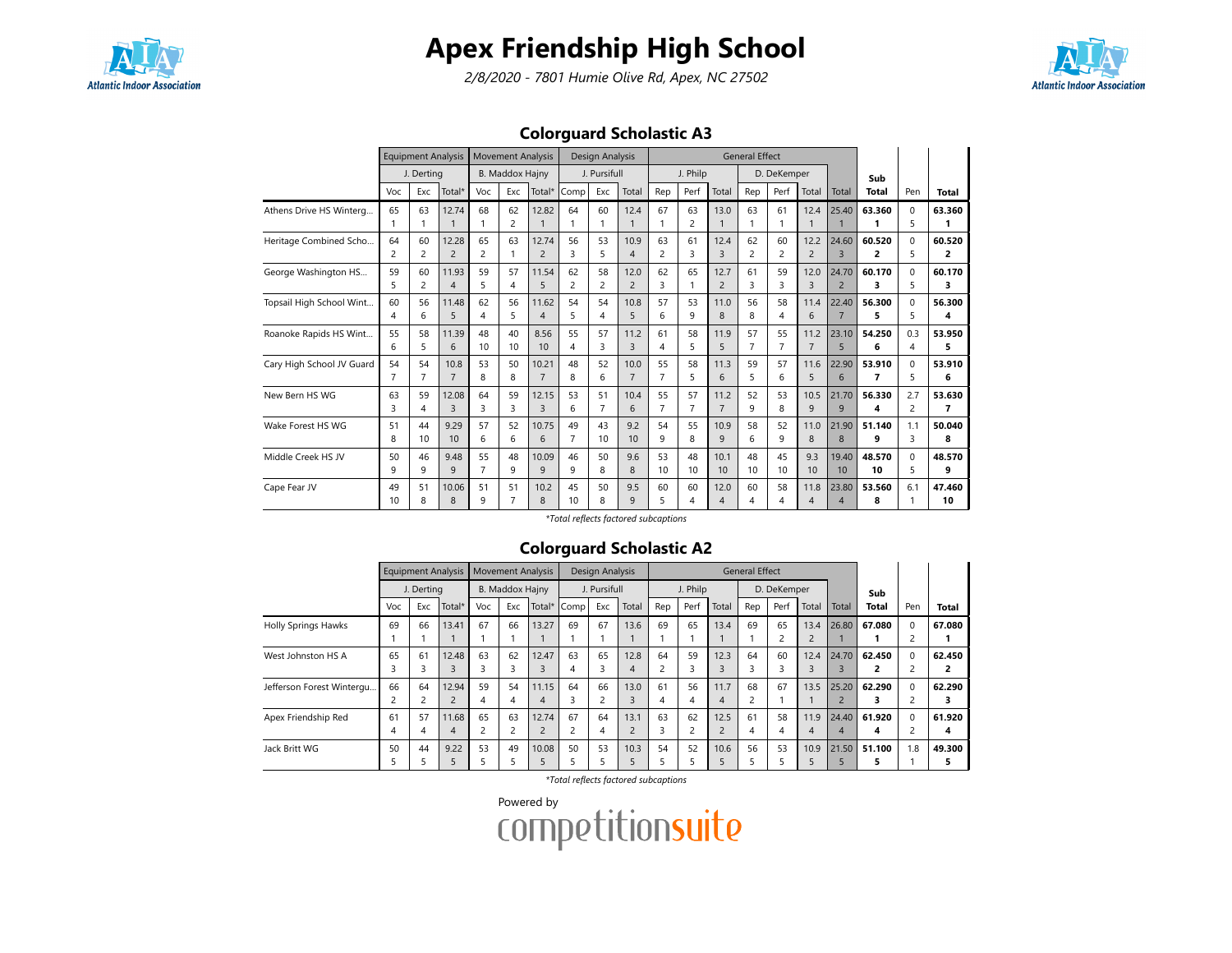

2/8/2020 - 7801 Humie Olive Rd, Apex, NC 27502



### Colorguard Scholastic A1

|                           |     | <b>Equipment Analysis</b> |                |     | <b>Movement Analysis</b> |                         |      | Design Analysis |                          |     |                |                         | <b>General Effect</b> |             |       |       |        |                         |        |
|---------------------------|-----|---------------------------|----------------|-----|--------------------------|-------------------------|------|-----------------|--------------------------|-----|----------------|-------------------------|-----------------------|-------------|-------|-------|--------|-------------------------|--------|
|                           |     | J. Derting                |                |     | B. Maddox Hajny          |                         |      | J. Pursifull    |                          |     | J. Philp       |                         |                       | D. DeKemper |       |       | Sub    |                         |        |
|                           | Voc | Exc                       | Total*         | Voc | Exc                      | Total*                  | Comp | Exc             | Total                    | Rep | Perf           | Total                   | Rep                   | Perf        | Total | Total | Total  | Pen                     | Total  |
| Cary High School Varsity  | 74  | 71                        | 14.41          | 72  | 72                       | 14.4                    | 71   | 74              | 14.5                     | 72  | 68             | 14.0                    | 74                    | 75          | 14.9  | 28.90 | 72.210 | $\Omega$                | 72.210 |
|                           |     |                           |                | 4   | 3                        | $\overline{\mathbf{3}}$ | 3    |                 |                          |     |                |                         |                       |             |       |       |        | $\overline{c}$          |        |
| Corinth Holders High Sch  | 73  | 70                        | 14.21          | 74  | 69                       | 14.15                   | 74   | 69              | 14.3                     | 70  | 66             | 13.6                    | 72                    | 70          | 14.2  | 27.80 | 70.460 | $\Omega$                | 70.460 |
|                           |     | 2                         | $\overline{2}$ | 3   | 4                        | 4                       |      |                 | $\overline{2}$           | 2   | $\overline{c}$ | $\overline{\mathbf{c}}$ |                       |             | 2     |       | 2      | $\overline{c}$          | 2      |
| Cape Fear Varsity         | 72  | 69                        | 14.01          | 78  | 76                       | 15.34                   | 68   | 70              | 13.8                     | 68  | 65             | 13.3                    | 71                    | 69          | 14.0  | 27.30 | 70.450 | $\Omega$                | 70.450 |
|                           |     | 3                         | 3              |     |                          |                         |      |                 | 3                        | 3   |                | 3                       |                       |             | 3     | 3     |        | $\overline{\mathbf{c}}$ | з      |
| Havelock HS "Panache"     | 68  | 64                        | 13.08          | 75  | 73                       | 14.74                   | 67   | 63              | 13.0                     | 64  | 62             | 12.6                    | 64                    | 61          | 12.5  | 25.10 | 65.920 | $\Omega$                | 65.920 |
|                           |     |                           | 5              |     | 2                        |                         |      | 5               | 6                        | 5   | 4              | 5                       | 6                     | 6           | 6     | 6     | 4      |                         | 4      |
| Middle Creek HS Varsity   | 70  | 66                        | 13.48          | 65  | 61                       | 12.48                   | 66   | 66              | 13.2                     | 67  | 61             | 12.8                    | 68                    | 66          | 13.4  | 26.20 | 65.360 | $\Omega$                | 65.360 |
|                           |     | 4                         | 4              | 6   | 5                        |                         | 6    | 4               | $\mathcal{L}$            | 4   | 5              | 4                       |                       | 4           | 4     | 4     | э.     |                         | 5      |
| Panther Creek Varsity Win | 58  | 53                        | 10.95          | 66  | 60                       | 12.42                   | 72   | 62              | 13.4                     | 63  | 59             | 12.2                    | 70                    | 63          | 13.3  | 25.50 | 62.270 | 2.5                     | 59.770 |
|                           | 6   | h                         | 6              | 5   | 6                        | 6                       |      | 6               | $\boldsymbol{\varDelta}$ | 6   | 6              | 6                       | 4                     |             |       |       | 6      |                         | 6      |

\*Total reflects factored subcaptions

#### Colorguard Independent A

|                         |     |            |        | Equipment Analysis   Movement Analysis |                 |             |    | Design Analysis |       |     |          |       | <b>General Effect</b> |             |       |       |              |     |        |
|-------------------------|-----|------------|--------|----------------------------------------|-----------------|-------------|----|-----------------|-------|-----|----------|-------|-----------------------|-------------|-------|-------|--------------|-----|--------|
|                         |     | J. Derting |        |                                        | B. Maddox Hajny |             |    | J. Pursifull    |       |     | J. Philp |       |                       | D. DeKemper |       |       | Sub          |     |        |
|                         | Voc | Exc        | Total* | Voc                                    | Exc             | Total* Comp |    | Exc             | Total | Rep | Perf     | Total | Rep                   | Perf        | Total | Total | <b>Total</b> | Pen | Total  |
| <b>NCSU Winterquard</b> | 71  | 67         | 13.68  | 62                                     | 57              | 11.75       | 69 | 62              | 13.1  | 68  | 62       | 13.0  | 69                    | 65          | 13.4  | 26.40 | 64.930       |     | 64.930 |
|                         |     |            |        |                                        |                 |             |    |                 |       |     |          |       |                       |             |       |       |              |     |        |
| Cumberland Independent  | 61  | 57         | 11.68  | 51                                     | 47              | 9.68        | 62 | 58              | 12.0  | 62  | 59       | 12.1  | 67                    | 65          | 13.2  | 25.30 | 58.660       | 0.4 | 58.260 |
|                         |     |            |        |                                        |                 |             |    |                 |       |     |          |       |                       |             |       |       |              |     |        |

\*Total reflects factored subcaptions

### Colorguard Independent Senior

|                          |     |            | Equipment Analysis   Movement Analysis |     |                 |             |    | Design Analysis |       |     |          |       | General Effect |             |       |       |              |          |              |
|--------------------------|-----|------------|----------------------------------------|-----|-----------------|-------------|----|-----------------|-------|-----|----------|-------|----------------|-------------|-------|-------|--------------|----------|--------------|
|                          |     | J. Dertina |                                        |     | B. Maddox Hajny |             |    | J. Pursifull    |       |     | J. Philp |       |                | D. DeKemper |       |       | Sub          |          |              |
|                          | Voc | Exc        | Total*                                 | Voc | Exc             | Total* Comp |    | Exc             | Total | Rep | Perf     | Total | Rep            | Perf        | Total | Total | <b>Total</b> | Pen      | <b>Total</b> |
| AssemblyLine Winterquard | 58  |            | 11.47                                  | 59  | 53              | 11.02       | 67 | 60              | 12.7  | 64  | 56       | 12.0  | 65             | 62          | 12.7  | 24.70 | 59.890       | $\Omega$ | 59.890       |
|                          |     |            |                                        |     |                 |             |    |                 |       |     |          |       |                |             |       |       |              | м.       |              |

\*Total reflects factored subcaptions

Powered by<br>COMPetitionsuite